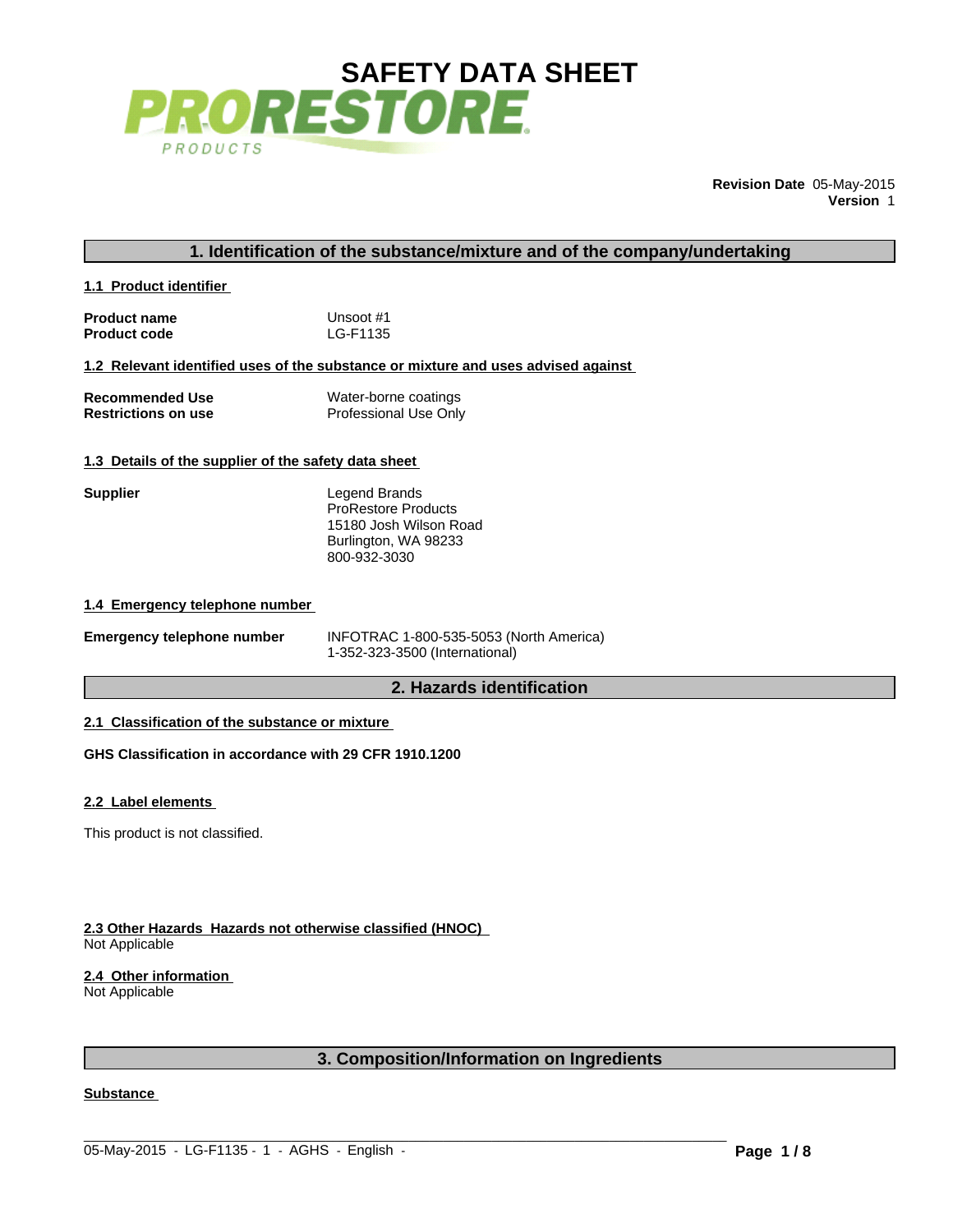$\overline{\phantom{a}}$  ,  $\overline{\phantom{a}}$  ,  $\overline{\phantom{a}}$  ,  $\overline{\phantom{a}}$  ,  $\overline{\phantom{a}}$  ,  $\overline{\phantom{a}}$  ,  $\overline{\phantom{a}}$  ,  $\overline{\phantom{a}}$  ,  $\overline{\phantom{a}}$  ,  $\overline{\phantom{a}}$  ,  $\overline{\phantom{a}}$  ,  $\overline{\phantom{a}}$  ,  $\overline{\phantom{a}}$  ,  $\overline{\phantom{a}}$  ,  $\overline{\phantom{a}}$  ,  $\overline{\phantom{a}}$ This material is not considered hazardous by the OSHA Hazard Communication Standard (29 CFR 1910.1200).

| <b>Chemical Name</b>                            | <b>CAS-No</b> | Weight % |
|-------------------------------------------------|---------------|----------|
| <b>ISOPROPYL ALCOHOL</b>                        | 67-63-0       |          |
| POLY(OXY-1,2-ETHANEDIYL),<br>A-HYDRO-O-HYDROXY- | 25322-68-3    |          |

\* The exact percentage (concentration) of composition has been withheld as a trade secret.

# **4. First aid measures**

#### **4.1 Description of first-aid measures**

| <b>General advice</b> | When symptoms persist or in all cases of doubt seek medical advice.                                                                                               |
|-----------------------|-------------------------------------------------------------------------------------------------------------------------------------------------------------------|
| Eye contact           | Remove contact lenses. Get medical attention. Rinse thoroughly with plenty of water, also<br>under the eyelids.                                                   |
| <b>Skin contact</b>   | Wash off immediately with soap and plenty of water. Use a mild soap if available.                                                                                 |
| <b>Inhalation</b>     | Move to fresh air. Get medical attention immediately if symptoms occur.                                                                                           |
| <b>Ingestion</b>      | Gently wipe or rinse the inside of the mouth with water. Never give anything by mouth to an<br>unconscious person. Do NOT induce vomiting. Get medical attention. |
|                       | 4.2 Most important symptoms and effects, both acute and delayed                                                                                                   |

## **4.2 Most important symptoms and effects, both acute and delayed**

| <b>Symptoms</b> | See Section 2.2, Label Elements and/or Section 11, Toxicological effects. |
|-----------------|---------------------------------------------------------------------------|
|                 |                                                                           |

## **4.3 Recommendations for immediate medical care and/or special treatment**

**Notes to physician** Treat symptomatically.

## **5. Fire-Fighting Measures**

#### **5.1 Extinguishing media**

#### **Suitable extinguishing media**

Use water spray, fog, Carbon dioxide (CO 2), foam or dry chemical.

**Unsuitable Extinguishing Media** High volume water jet.

#### **5.2 Specific hazards arising from the substance or mixture**

**Special Hazard** Hazardous decomposition products formed under fire conditions

Hazardous Combustion Products No information available.

# **Explosion Data**

**Sensitivity to Mechanical Impact** None. **Sensitivity to Static Discharge** None.

#### **5.3 Advice for firefighters**

As in any fire, wear self-contained breathing apparatus pressure-demand, MSHA/NIOSH (approved or equivalent) and full protective gear.

 $\_$  ,  $\_$  ,  $\_$  ,  $\_$  ,  $\_$  ,  $\_$  ,  $\_$  ,  $\_$  ,  $\_$  ,  $\_$  ,  $\_$  ,  $\_$  ,  $\_$  ,  $\_$  ,  $\_$  ,  $\_$  ,  $\_$  ,  $\_$  ,  $\_$  ,  $\_$  ,  $\_$  ,  $\_$  ,  $\_$  ,  $\_$  ,  $\_$  ,  $\_$  ,  $\_$  ,  $\_$  ,  $\_$  ,  $\_$  ,  $\_$  ,  $\_$  ,  $\_$  ,  $\_$  ,  $\_$  ,  $\_$  ,  $\_$  ,

# **6. Accidental Release Measures**

# **6.1 Personal precautions, protective equipment and emergency procedures**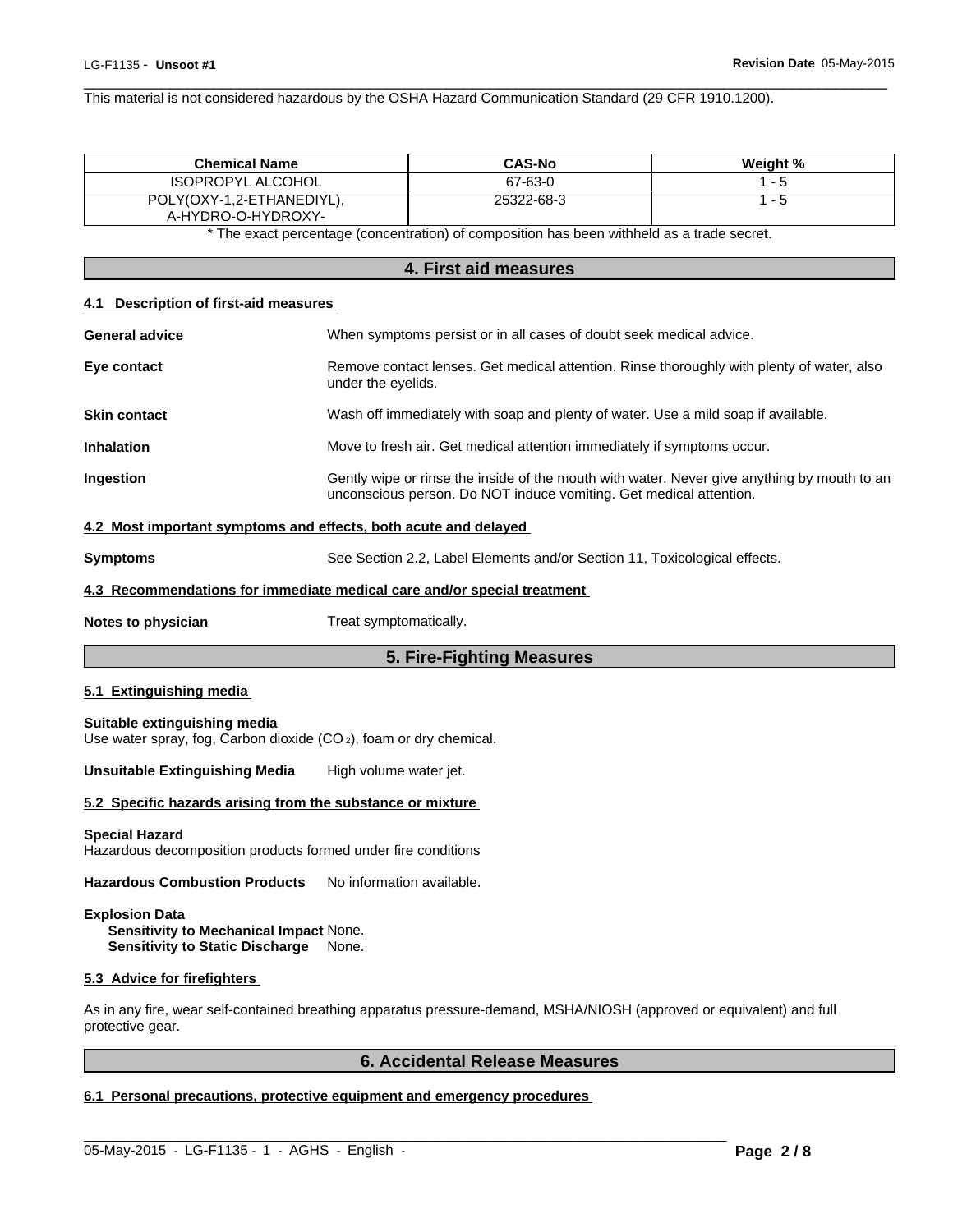Ensure adequate ventilation, especially in confined areas. Use personal protective equipment.

# **6.2 Environmental precautions**

Prevent product from entering drains. Do not allow material to contaminate ground water system. See Section 12 for additional Ecological information.

 $\overline{\phantom{a}}$  ,  $\overline{\phantom{a}}$  ,  $\overline{\phantom{a}}$  ,  $\overline{\phantom{a}}$  ,  $\overline{\phantom{a}}$  ,  $\overline{\phantom{a}}$  ,  $\overline{\phantom{a}}$  ,  $\overline{\phantom{a}}$  ,  $\overline{\phantom{a}}$  ,  $\overline{\phantom{a}}$  ,  $\overline{\phantom{a}}$  ,  $\overline{\phantom{a}}$  ,  $\overline{\phantom{a}}$  ,  $\overline{\phantom{a}}$  ,  $\overline{\phantom{a}}$  ,  $\overline{\phantom{a}}$ 

#### **6.3 Methods and materials for containment and cleaning up**

| <b>Methods for Containment</b>    | Soak up condensate with inert absorbent material and collect in ventilated waste container<br>for disposal.                                         |  |  |
|-----------------------------------|-----------------------------------------------------------------------------------------------------------------------------------------------------|--|--|
| Methods for cleaning up           | Pick up and transfer to properly labeled containers.                                                                                                |  |  |
| 7. Handling and storage           |                                                                                                                                                     |  |  |
| 7.1 Precautions for safe handling |                                                                                                                                                     |  |  |
| Advice on safe handling           | Wear personal protective equipment. Avoid contact with skin, eyes and clothing. Use only in<br>well-ventilated areas.                               |  |  |
| <b>Hygiene measures</b>           | When using, do not eat, drink or smoke. Wash hands before breaks and at the end of<br>workday. Remove and wash contaminated clothing before re-use. |  |  |

**7.2 Conditions for safe storage, including any incompatibilities** 

**Storage Conditions** Keep containers tightly closed in a dry, cool and well-ventilated place. Protect from frost.

**Materials to Avoid** Metals.

# **8. Exposure controls/personal protection**

#### **8.1 Occupational Exposure Limits (OEL)**

| <b>Chemical Name</b> | <b>ACGIH TLV</b> | <b>OSHA PEL</b>            | <b>British Columbia</b> | Alberta           | Quebec                                                          | <b>Ontario TWAEV</b> |
|----------------------|------------------|----------------------------|-------------------------|-------------------|-----------------------------------------------------------------|----------------------|
| <b>ISOPROPYL</b>     | STEL: 400 ppm    | TWA: 400 ppm               | TWA: 200 ppm            | TWA: 200 ppm      | TWA: 400 ppm                                                    | TWA: 200 ppm         |
| ALCOHOL              | TWA: 200 ppm     | TWA: 980 mg/m <sup>3</sup> | STEL: 400 ppm           | TWA: 492 mg/m $3$ | TWA: 985 mg/m $3$                                               | STEL: 400 ppm        |
| 67-63-0              |                  |                            |                         | STEL: 400 ppm     | STEL: 500 ppm                                                   |                      |
|                      |                  |                            |                         |                   | $\text{STEL: } 984 \text{ mg/m}^3$ STEL: 1230 mg/m <sup>3</sup> |                      |

#### **8.2 Appropriate engineering controls**

**Engineering Measures** Ensure adequate ventilation, especially in confined areas.

#### **8.3 Individual protection measures, such as personal protective equipment**

| <b>Eve/Face Protection</b>    | Safety glasses with side-shields.                                        |
|-------------------------------|--------------------------------------------------------------------------|
| Skin and body protection      | Long sleeved clothing.                                                   |
| <b>Respiratory protection</b> | In case of insufficient ventilation wear suitable respiratory equipment. |
| <b>Hygiene measures</b>       | See section 7 for more information                                       |

 $\_$  ,  $\_$  ,  $\_$  ,  $\_$  ,  $\_$  ,  $\_$  ,  $\_$  ,  $\_$  ,  $\_$  ,  $\_$  ,  $\_$  ,  $\_$  ,  $\_$  ,  $\_$  ,  $\_$  ,  $\_$  ,  $\_$  ,  $\_$  ,  $\_$  ,  $\_$  ,  $\_$  ,  $\_$  ,  $\_$  ,  $\_$  ,  $\_$  ,  $\_$  ,  $\_$  ,  $\_$  ,  $\_$  ,  $\_$  ,  $\_$  ,  $\_$  ,  $\_$  ,  $\_$  ,  $\_$  ,  $\_$  ,  $\_$  ,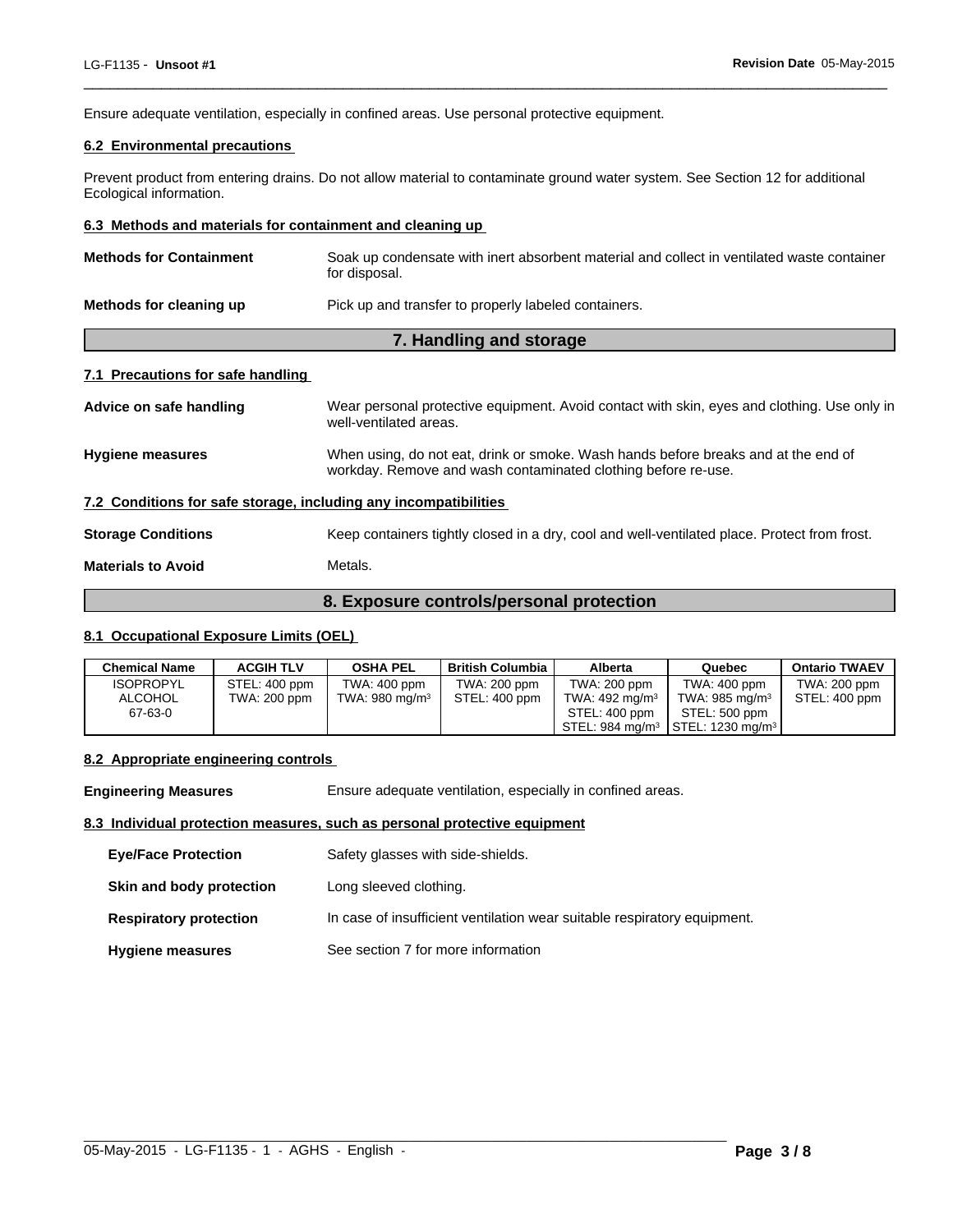# **9. Physical and chemical properties**

 $\overline{\phantom{a}}$  ,  $\overline{\phantom{a}}$  ,  $\overline{\phantom{a}}$  ,  $\overline{\phantom{a}}$  ,  $\overline{\phantom{a}}$  ,  $\overline{\phantom{a}}$  ,  $\overline{\phantom{a}}$  ,  $\overline{\phantom{a}}$  ,  $\overline{\phantom{a}}$  ,  $\overline{\phantom{a}}$  ,  $\overline{\phantom{a}}$  ,  $\overline{\phantom{a}}$  ,  $\overline{\phantom{a}}$  ,  $\overline{\phantom{a}}$  ,  $\overline{\phantom{a}}$  ,  $\overline{\phantom{a}}$ 

| 9.1 Information on basic physical and chemical properties |                          |                          |
|-----------------------------------------------------------|--------------------------|--------------------------|
| <b>Physical state</b>                                     | Liquid                   |                          |
| Appearance                                                | milky                    |                          |
| <b>Color</b>                                              | White                    |                          |
| Odor                                                      | <b>Odorless</b>          |                          |
| <b>Odor Threshold</b>                                     | No information available |                          |
| <b>Property</b>                                           | <b>Values</b>            | <b>Remarks • Methods</b> |
| рH                                                        | 4.9                      |                          |
| <b>Melting/freezing point</b>                             |                          | No information available |
| <b>Boiling point/boiling range</b>                        | 100 °C / 212 °F          |                          |
| <b>Flash Point</b>                                        | Not Applicable           |                          |
| <b>Evaporation rate</b>                                   |                          | No information available |
| <b>Flammability (solid, gas)</b>                          |                          | No information available |
| <b>Flammability Limits in Air</b>                         |                          |                          |
| upper flammability limit                                  |                          | No information available |
| lower flammability limit                                  |                          | No information available |
| Vapor pressure                                            |                          | No information available |
| <b>Vapor density</b>                                      |                          | No information available |
| <b>Specific Gravity</b>                                   | 1.05                     |                          |
| <b>Water solubility</b>                                   | Soluble in water         |                          |
| Solubility in other solvents                              |                          | No information available |
| <b>Partition coefficient</b>                              |                          | No information available |
| <b>Autoignition temperature</b>                           |                          | No information available |
| <b>Decomposition temperature</b>                          |                          | No information available |
| <b>Viscosity, kinematic</b>                               |                          | No information available |
| Viscosity, dynamic                                        |                          | No information available |
| <b>Explosive properties</b>                               |                          | No information available |
| <b>Oxidizing Properties</b>                               |                          | No information available |
| 9.2 Other information                                     |                          |                          |
| Volatile organic compounds (VOC)                          | 21.6                     |                          |
| content                                                   | a/L                      |                          |

g/L

# **10. Stability and Reactivity**

 $\_$  ,  $\_$  ,  $\_$  ,  $\_$  ,  $\_$  ,  $\_$  ,  $\_$  ,  $\_$  ,  $\_$  ,  $\_$  ,  $\_$  ,  $\_$  ,  $\_$  ,  $\_$  ,  $\_$  ,  $\_$  ,  $\_$  ,  $\_$  ,  $\_$  ,  $\_$  ,  $\_$  ,  $\_$  ,  $\_$  ,  $\_$  ,  $\_$  ,  $\_$  ,  $\_$  ,  $\_$  ,  $\_$  ,  $\_$  ,  $\_$  ,  $\_$  ,  $\_$  ,  $\_$  ,  $\_$  ,  $\_$  ,  $\_$  ,

# **10.1 Reactivity**

No data available

# **10.2 Chemical stability**

Stable under normal conditions

# **10.3 Possibility of hazardous reactions**

None under normal processing.

# **10.4 Conditions to Avoid**

Protect from frost, heat and sunlight.

# **10.5 Incompatible Materials**

Metals.

# **10.6 Hazardous Decomposition Products**

None known.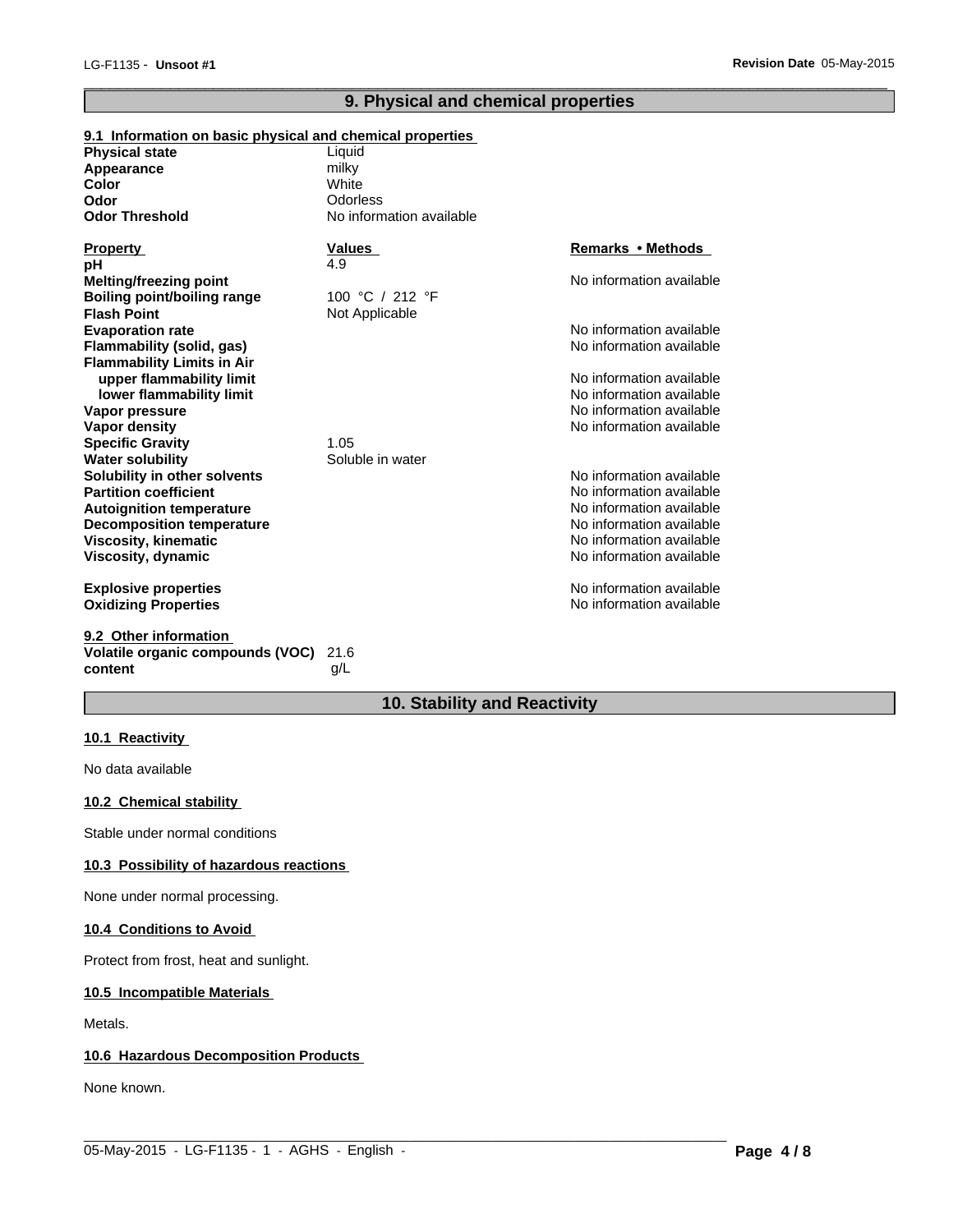# **11. Toxicological information**

 $\overline{\phantom{a}}$  ,  $\overline{\phantom{a}}$  ,  $\overline{\phantom{a}}$  ,  $\overline{\phantom{a}}$  ,  $\overline{\phantom{a}}$  ,  $\overline{\phantom{a}}$  ,  $\overline{\phantom{a}}$  ,  $\overline{\phantom{a}}$  ,  $\overline{\phantom{a}}$  ,  $\overline{\phantom{a}}$  ,  $\overline{\phantom{a}}$  ,  $\overline{\phantom{a}}$  ,  $\overline{\phantom{a}}$  ,  $\overline{\phantom{a}}$  ,  $\overline{\phantom{a}}$  ,  $\overline{\phantom{a}}$ 

#### **11.1 Acute toxicity**

**Numerical measures of toxicity: Product Information**

#### **The following values are calculated based on chapter 3.1 of the GHS document**

**Oral LD50** 86,534.00 mg/kg mg/l

#### **Numerical measures of toxicity: Component Information**

| <b>Chemical Name</b>                                          | LD50 Oral        | LD50 Dermal             | <b>LC50 Inhalation</b>                |
|---------------------------------------------------------------|------------------|-------------------------|---------------------------------------|
| <b>ISOPROPYL ALCOHOL</b><br>67-63-0                           | 1870 mg/kg (Rat) | $= 4059$ mg/kg (Rabbit) | $= 72600$ mg/m <sup>3</sup> (Rat) 4 h |
| POLY(OXY-1,2-ETHANEDIYL),<br>A-HYDRO-O-HYDROXY-<br>25322-68-3 |                  | $>$ 20 mL/kg (Rabbit)   |                                       |

## **11.2 Information on toxicological effects**

# **Skin corrosion/irritation**

Product Information • No information available Component Information  $\overline{\cdot}$  No information available

# **Eye damage/irritation**

Product Information • No information available Component Information • No information available

## **Respiratory or skin sensitization**

Product Information • No information available Component Information • No information available

#### **Germ Cell Mutagenicity**

Product Information • No information available Component Information • No information available

#### **Carcinogenicity**

• The table below indicates whether each agency has listed any ingredient as a carcinogen

| <b>Chemical Name</b>          | <b>ACGIH</b> | <b>IARC</b> | <b>NTP</b> | <b>OCUA</b><br>JJNA |
|-------------------------------|--------------|-------------|------------|---------------------|
| ALCOHOL '<br><b>ISOPROPYL</b> |              | Group       |            |                     |
| 67-63-0                       |              | Group 3     |            |                     |

 $\_$  ,  $\_$  ,  $\_$  ,  $\_$  ,  $\_$  ,  $\_$  ,  $\_$  ,  $\_$  ,  $\_$  ,  $\_$  ,  $\_$  ,  $\_$  ,  $\_$  ,  $\_$  ,  $\_$  ,  $\_$  ,  $\_$  ,  $\_$  ,  $\_$  ,  $\_$  ,  $\_$  ,  $\_$  ,  $\_$  ,  $\_$  ,  $\_$  ,  $\_$  ,  $\_$  ,  $\_$  ,  $\_$  ,  $\_$  ,  $\_$  ,  $\_$  ,  $\_$  ,  $\_$  ,  $\_$  ,  $\_$  ,  $\_$  ,

## **Reproductive toxicity**

Product Information • No information available

Component Information

• No information available

**STOT - single exposure**

No information available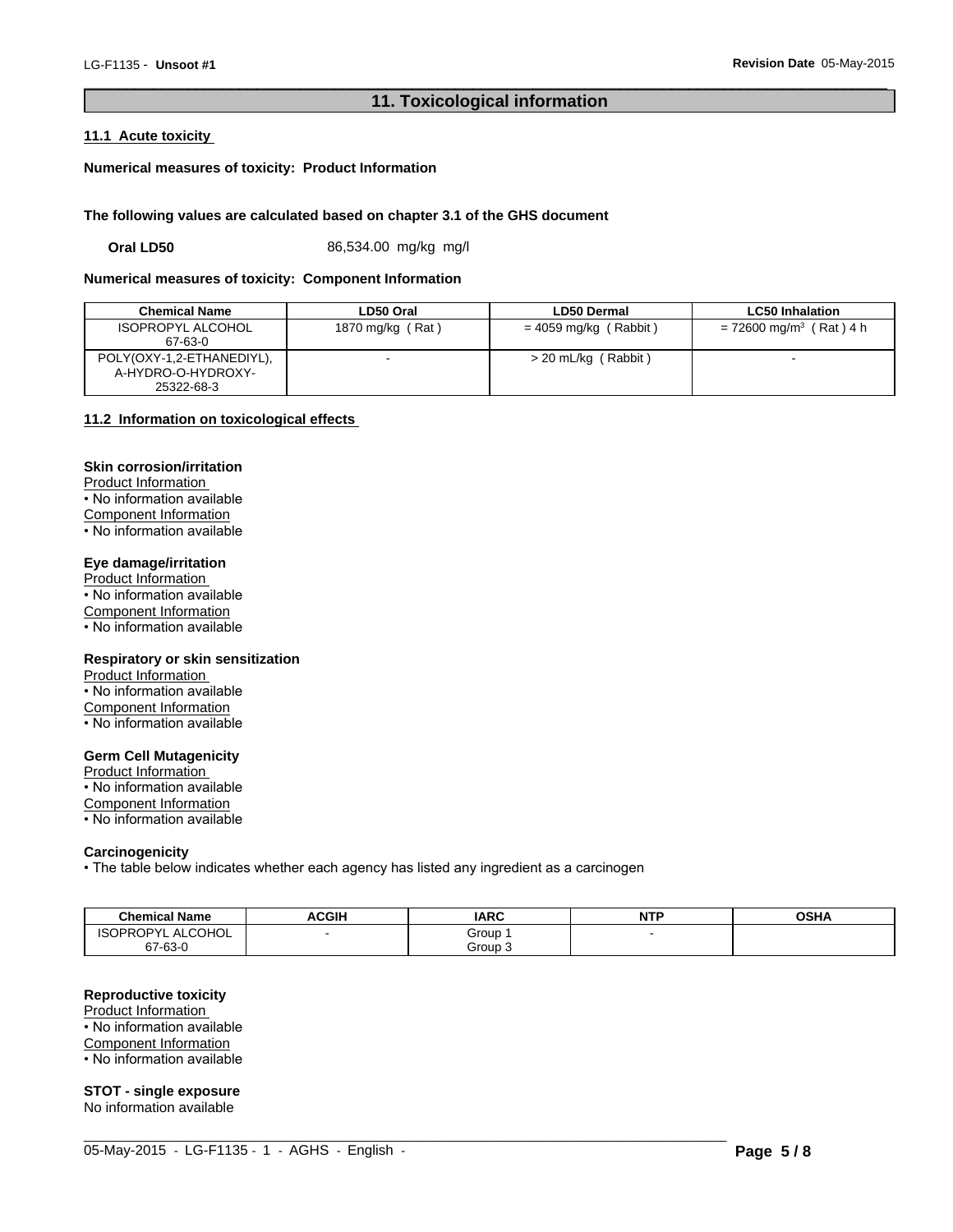## **STOT - repeated exposure**

No information available

## **Other adverse effects**

Target Organs

- •Eyes
- Respiratory system

• Skin **between the contract of the contract of the contract of the contract of the contract of the contract of the contract of the contract of the contract of the contract of the contract of the contract of the contract o** 

Product Information

• No information available

Component Information

• No information available

#### **Aspiration hazard**

Product Information • No information available Component Information

• No information available

# **12. Ecological information**

 $\overline{\phantom{a}}$  ,  $\overline{\phantom{a}}$  ,  $\overline{\phantom{a}}$  ,  $\overline{\phantom{a}}$  ,  $\overline{\phantom{a}}$  ,  $\overline{\phantom{a}}$  ,  $\overline{\phantom{a}}$  ,  $\overline{\phantom{a}}$  ,  $\overline{\phantom{a}}$  ,  $\overline{\phantom{a}}$  ,  $\overline{\phantom{a}}$  ,  $\overline{\phantom{a}}$  ,  $\overline{\phantom{a}}$  ,  $\overline{\phantom{a}}$  ,  $\overline{\phantom{a}}$  ,  $\overline{\phantom{a}}$ 

### **12.1 Toxicity**

**Ecotoxicity No information available** 

2.34712 % of the mixture consists of components(s) of unknown hazards to the aquatic environment

# **Ecotoxicity effects**

| <b>Chemical Name</b>     | <b>Toxicity to algae</b> | <b>Toxicity to fish</b>                                              | Toxicity to daphnia and other<br>aquatic invertebrates          |
|--------------------------|--------------------------|----------------------------------------------------------------------|-----------------------------------------------------------------|
| <b>ISOPROPYL ALCOHOL</b> | EC50: 96 h Desmodesmus   |                                                                      | LC50: 96 h Pimephales promelas   EC50: 48 h Daphnia magna 13299 |
| 67-63-0                  |                          | subspicatus 1000 mg/L EC50: 72 h   9640 mg/L flow-through LC50: 96 h | mg/L                                                            |
|                          |                          | Desmodesmus subspicatus 1000   Pimephales promelas 11130 mg/L        |                                                                 |
|                          | mg/L                     | static LC50: 96 h Lepomis                                            |                                                                 |
|                          |                          | macrochirus 1400000 µg/L                                             |                                                                 |

#### **12.2 Persistence and degradability**

No information available.

# **12.3 Bioaccumulative potential**

Discharge into the environment must be avoided

| <b>Chemical Name</b>  | loq<br>Pow |
|-----------------------|------------|
| ALCOHOL<br>∨טו<br>. . | 0.05       |
| 67-63-0               |            |

#### **12.4 Mobility in soil**

No information available.

#### **12.5 Other adverse effects**

No adverse effects are expected.

# **13. Disposal Considerations**

 $\_$  ,  $\_$  ,  $\_$  ,  $\_$  ,  $\_$  ,  $\_$  ,  $\_$  ,  $\_$  ,  $\_$  ,  $\_$  ,  $\_$  ,  $\_$  ,  $\_$  ,  $\_$  ,  $\_$  ,  $\_$  ,  $\_$  ,  $\_$  ,  $\_$  ,  $\_$  ,  $\_$  ,  $\_$  ,  $\_$  ,  $\_$  ,  $\_$  ,  $\_$  ,  $\_$  ,  $\_$  ,  $\_$  ,  $\_$  ,  $\_$  ,  $\_$  ,  $\_$  ,  $\_$  ,  $\_$  ,  $\_$  ,  $\_$  ,

# **13.1 Waste Disposal Guidance**

Disposal should be in accordance with applicable regional, national and local laws and regulations.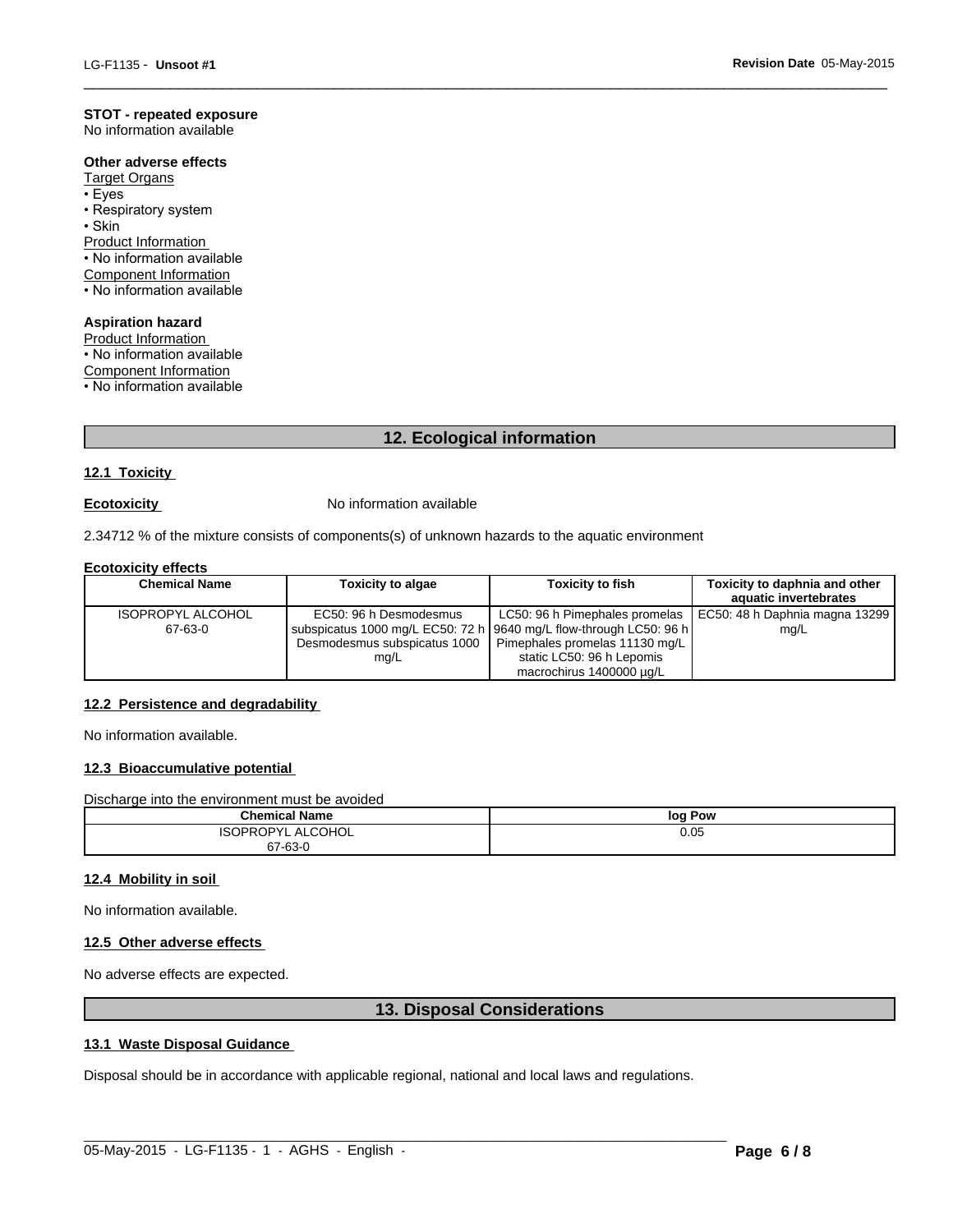# **14. Transport Information**

 $\overline{\phantom{a}}$  ,  $\overline{\phantom{a}}$  ,  $\overline{\phantom{a}}$  ,  $\overline{\phantom{a}}$  ,  $\overline{\phantom{a}}$  ,  $\overline{\phantom{a}}$  ,  $\overline{\phantom{a}}$  ,  $\overline{\phantom{a}}$  ,  $\overline{\phantom{a}}$  ,  $\overline{\phantom{a}}$  ,  $\overline{\phantom{a}}$  ,  $\overline{\phantom{a}}$  ,  $\overline{\phantom{a}}$  ,  $\overline{\phantom{a}}$  ,  $\overline{\phantom{a}}$  ,  $\overline{\phantom{a}}$ 

| <b>DOT</b>  | Not regulated |
|-------------|---------------|
| <b>MEX</b>  | Not regulated |
| <b>IMDG</b> | Not regulated |
| <b>IATA</b> | Not regulated |

# **15. Regulatory information**

#### **15.1 International Inventories**

| TSCA<br>DSL                 | Complies<br>Complies |  |
|-----------------------------|----------------------|--|
| <b>EINECS/ELINCS</b>        |                      |  |
| <b>ENCS</b>                 | Complies             |  |
| <b>IECSC</b><br><b>KECL</b> | Complies             |  |
|                             |                      |  |
| <b>PICCS</b>                | Complies             |  |
| <b>AICS</b>                 | Complies             |  |
| <b>NZIoC</b>                | -                    |  |

**TSCA** - United States Toxic Substances Control Act Section 8(b) Inventory

**DSL** - Canadian Domestic Substances List

**EINECS/ELINCS** - European Inventory of Existing Commercial Chemical Substances/EU List of Notified Chemical Substances

**PICCS** - Philippines Inventory of Chemicals and Chemical Substances

**ENCS** - Japan Existing and New Chemical Substances

**IECSC** - China Inventory of Existing Chemical Substances

**KECL** - Korean Existing and Evaluated Chemical Substances

**PICCS** - Philippines Inventory of Chemicals and Chemical Substances

**AICS** - Australian Inventory of Chemical Substances

**NZIoC** - New Zealand Inventory of Chemicals

#### **15.2 U.S. Federal Regulations**

#### **SARA 313**

Section 313 of Title III of the Superfund Amendments and Reauthorization Act of 1986 (SARA). This product contains a chemical or chemicals which are subject to the reporting requirements of the Act and Title 40 of the Code of Federal Regulations, Part 372:

| <b>Chemical Name</b> | <b>SARA</b><br>Threshold Values %<br>242<br>. .<br>دره |
|----------------------|--------------------------------------------------------|
| ALCOHOL<br>. IPV'    | <b>U.U</b>                                             |
| 67-63-0              |                                                        |

#### **15.3 Pesticide Information**

Not applicable

#### **15.4 U.S. State Regulations**

#### **California Proposition 65**

This product contains the following Proposition 65 chemicals:

| <b>Chemical Name</b>     | <b>California Prop. 65</b>                         |
|--------------------------|----------------------------------------------------|
| Benzene - 71-43-2        | Carcinogen<br>Developmental<br>Male Reproductive   |
| Ethylene oxide - 75-21-8 | Carcinogen<br>Developmental<br>Female Reproductive |

 $\_$  ,  $\_$  ,  $\_$  ,  $\_$  ,  $\_$  ,  $\_$  ,  $\_$  ,  $\_$  ,  $\_$  ,  $\_$  ,  $\_$  ,  $\_$  ,  $\_$  ,  $\_$  ,  $\_$  ,  $\_$  ,  $\_$  ,  $\_$  ,  $\_$  ,  $\_$  ,  $\_$  ,  $\_$  ,  $\_$  ,  $\_$  ,  $\_$  ,  $\_$  ,  $\_$  ,  $\_$  ,  $\_$  ,  $\_$  ,  $\_$  ,  $\_$  ,  $\_$  ,  $\_$  ,  $\_$  ,  $\_$  ,  $\_$  ,